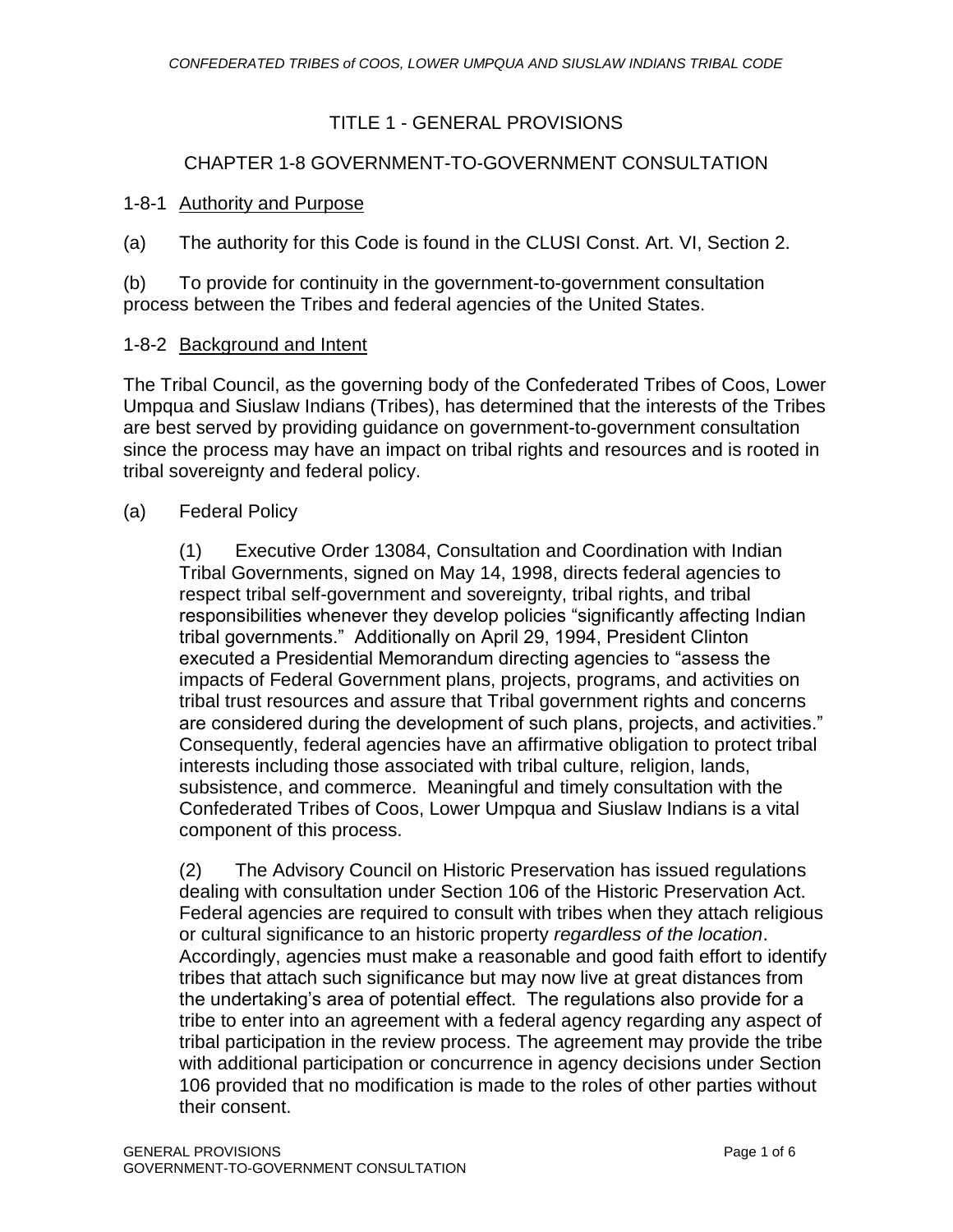#### (b) Intent

It is the intent of the Tribal Council to provide a consistent approach to governmentto-government consultation to provide for meaningful and effective mutual decisionmaking.

## 1-8-3 Guiding Principles

Consultation is the formal process of cooperation, negotiation, and mutual decisionmaking between two sovereigns.

## (a) Federal Responsibilities

Federal agencies have the obligation of seeking out tribes and providing meaningful opportunities for consultation. This generally means much more than public participation efforts such as sending letters, notices, and copies of documents to tribes and requesting comment. Where many public participation opportunities exist for a set period of time, consultation with the tribal government should be on an ongoing basis. Federal agencies must make concerted efforts to provide meaningful involvement in decision-making. It is important to understand that a tribe may elect not to participate in consultation or may decide to limit the scope of their consultation as necessary.

## (b) Levels of Operation

Consultation operates at both policy and technical levels. It is the process through which the sovereigns develop a common understanding of technical and legal issues related to a decision and then use this understanding to formulate a decision. Meetings at both levels occur to differentiate between technical and policy issues.

#### (c) Participant Roles

Meaningful consultation requires that tribes and federal agencies understand their respective roles in the decision-making process. Tribes and federal agencies must understand the legal underpinnings of the government-to-government relationship and the obligations of the federal government under the Trust doctrine. Federal agencies will benefit from some understanding of the Tribes' unique culture, perspective, governmental infrastructure, and resources. Tribal governments must understand the policy decision-making authority of the federal agency and the nontribal politics of the federal decision that the consultation will affect.

#### (d) Communication

Personal communication between agency and tribal officials will facilitate the decision-making process. Tribes cannot understand the political implications the decisions will have on the federal agency without personal communication. Similarly, the federal government cannot understand tribal issues and concerns without meeting with tribal officials and staff to discuss those issues and concerns. Without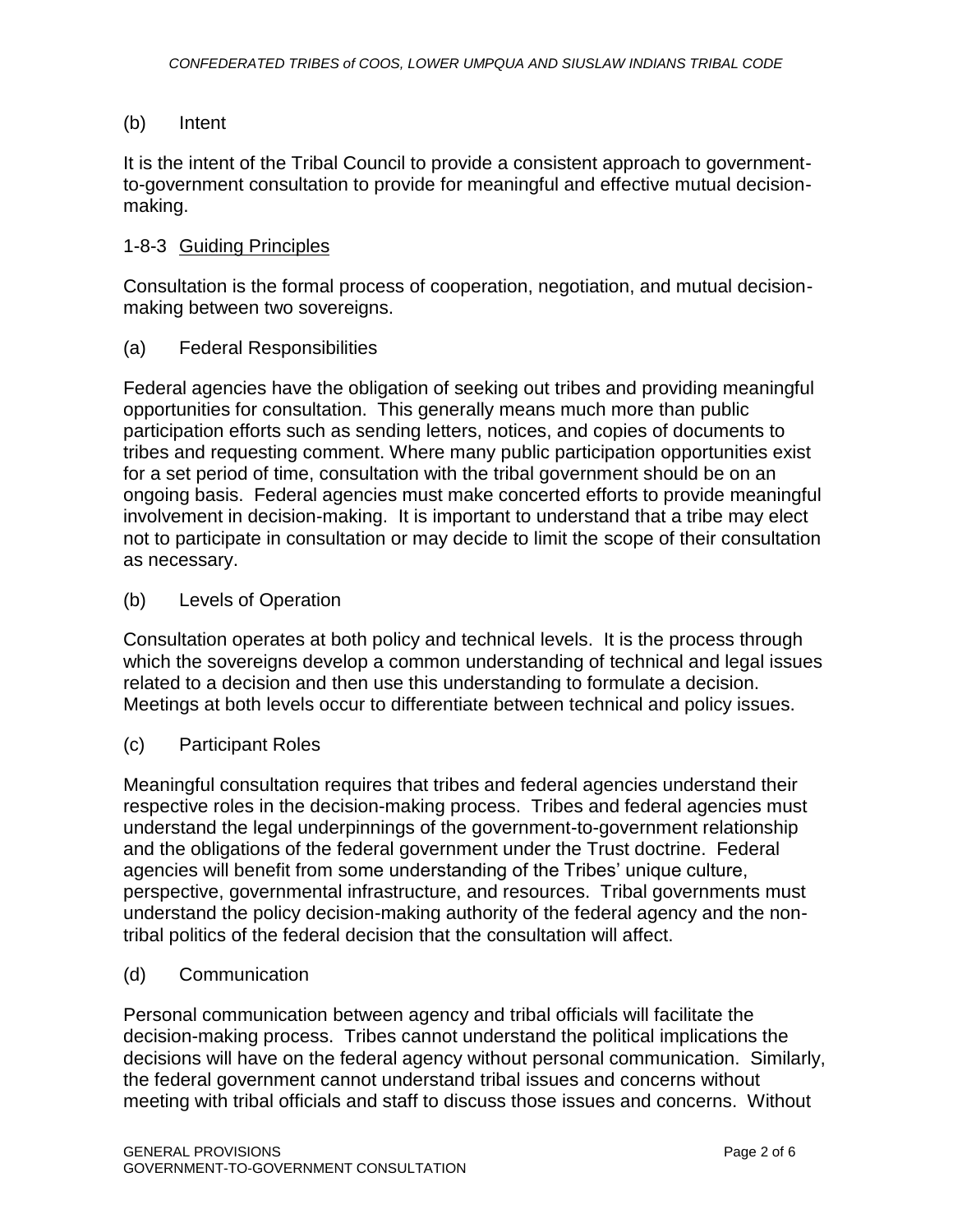communication, consultation is meaningless and a mutual decision is difficult or impossible.

## 1-8-4 Objectives of Consultation

The Tribal Council hereby establishes objectives to be met by those participating in the government-to-government process, including but not limited to the following:

(a) Assure that the Tribal Council understands the technical and legal issues necessary to make informed policy decisions;

(b) Assure federal compliance with trust obligations as well as other applicable federal laws and policies affecting tribal rights, resources, culture, religion, subsistence and commerce;

(c) Improve policy level decision-making of the Tribal Council and the federal government;

(d) Achieve bilateral decision-making between two sovereigns;

(e) Ensure the protection of tribal resources, culture, religion, and economy;

(f) Ensure compliance with tribal laws and policies;

(g) Develop and achieve mutual decisions through a complete understanding of technical and legal issues; and

(h) Improve the integrity of federal-tribal decisions.

#### 1-8-5 Establishment of Point of Contact

(a) The Tribal Council is the official point of-contact for government-to-government consultation unless Tribal Council chooses to designate a point-of-contact for a specific issue or range of issues.

(b) Tribal Council may designate an alternate point-of-contact by issuing a written statement signed by Tribal Council Chairperson or Vice Chair.

#### 1-8-6 Consultation Procedure

The Tribal Council hereby establishes the procedure for government-to-government consultation. The following procedure may be modified by the Tribal Council to suit the needs of the decision-making process and formulation of a decision: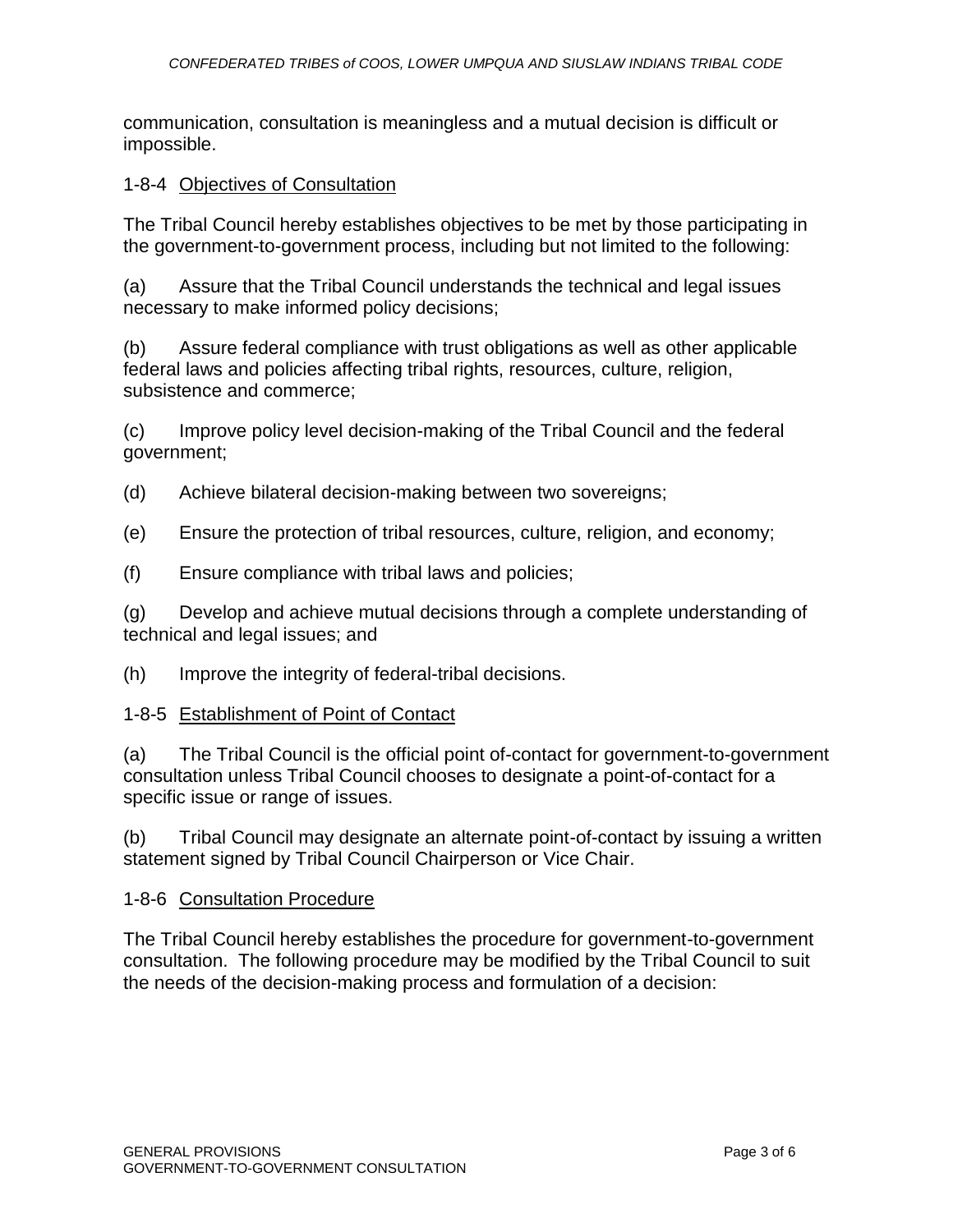(a) The federal agency contacts the Tribal Council or its appointed point-ofcontact to notify the Tribes of an impending project proposal or to conduct an activity that may or may not affect a tribal resource.

(b) The Tribal Council responds to the agency that the issue is important and that it would like to initiate consultation.

(c) Tribal Council requests federal agency technical experts meet with tribal technical staff or Tribal Council requests a policy-level meeting, initiating consultation.

(d) Technical staffs meet to discuss technical and legal issues. Tribal staff understands the proposal. Federal agency staff understands at a technical level why the proposed activity is of concern to the Tribes.

(e) Tribal staff briefs Tribal Council and provides opinions and recommendations.

(f) Tribal Council contacts the federal agency to initiate consultation between policy-level decision-makers from the Tribes and the federal agency.

(g) Additional meetings are held if necessary.

(h) The federal agency and the Tribes formulate a decision. Assurances are made that the decision is consistent with applicable federal and tribal laws and policies.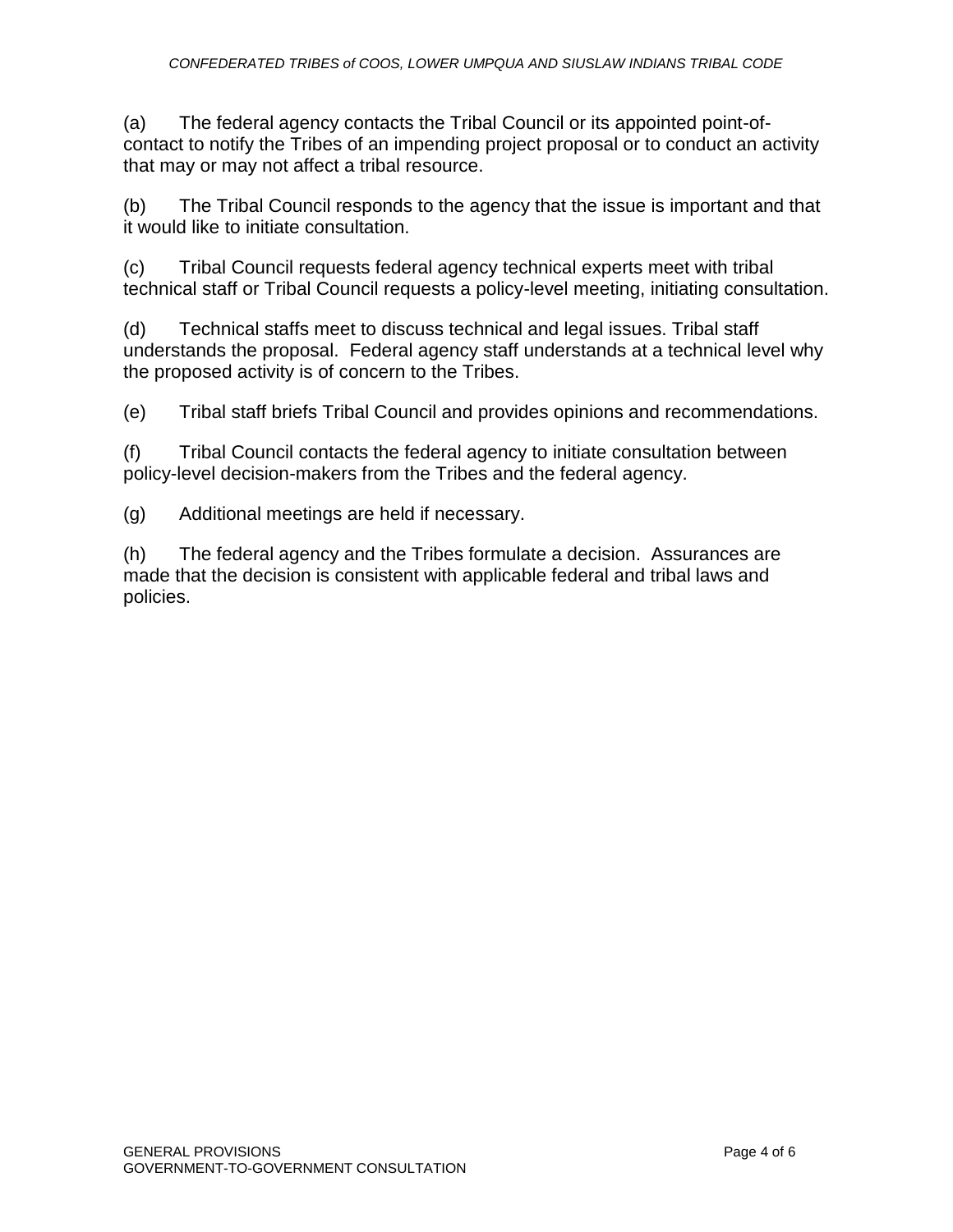# APPENDIX A

# LEGISLATIVE HISTORY AND EDITORIAL CHANGES